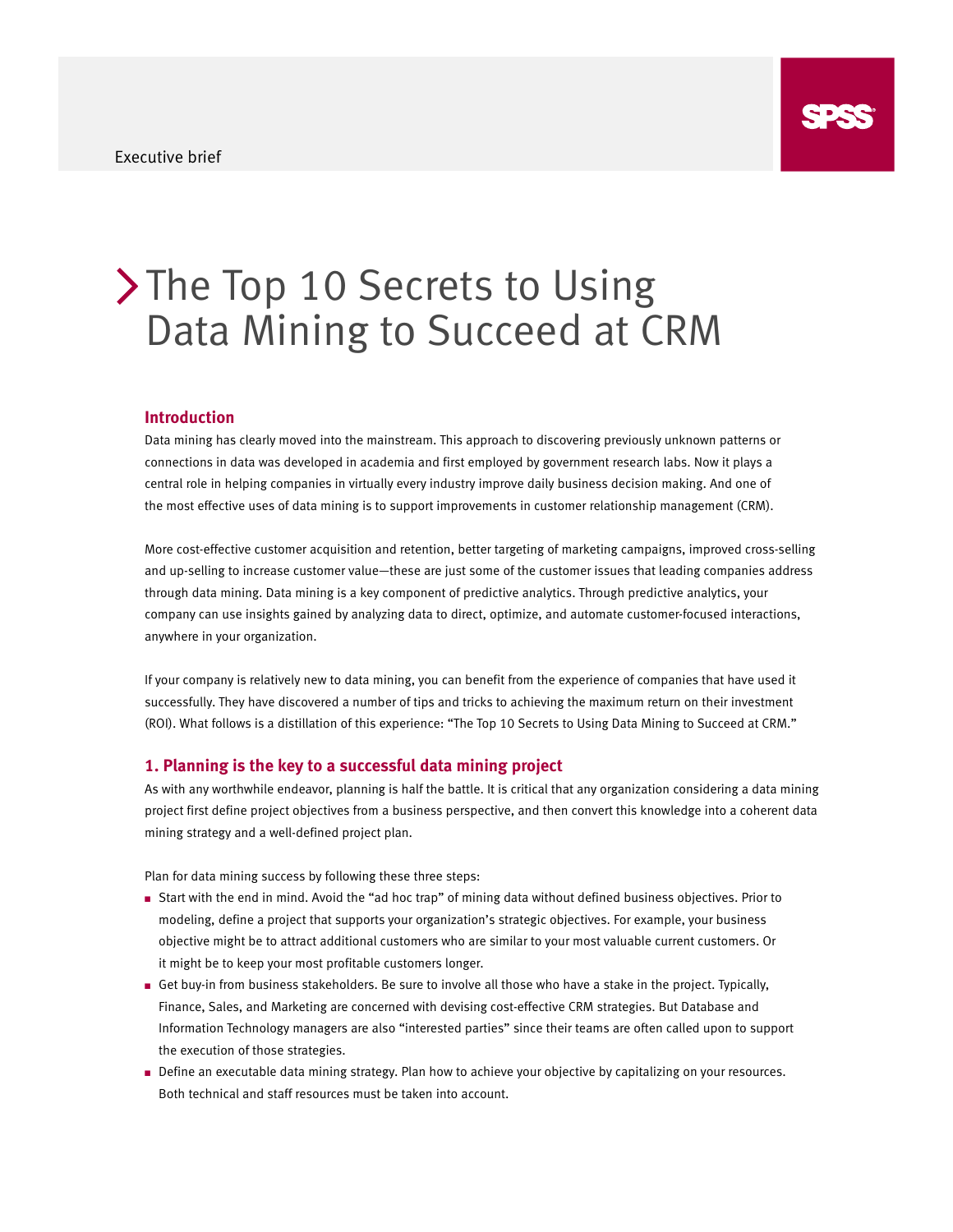# **2. Set specific goals for your data mining project**

Before you begin a data mining project, clarify just how data mining can help you achieve your goal. For instance, if reducing customer defection or "churn" is a strategic objective, what level of improvement do you want to see? Next, commit to a standard data mining process, such as CRISP-DM (CRoss-Industry Standard Process for Data Mining). Then create a project plan for achieving your goals, including a clear definition of what will constitute "success." Finally, complete a cost-benefit analysis, taking care to include the cost of any resources that will be required.

#### **3. Recruit a broad-based project team**

One of the most common mistakes made by those new to data mining is to simply pass responsibility for a data mining initiative to a data miner. Because successful data mining requires a clear understanding of the business problem being addressed, and because in most organizations elements of that business understanding are dispersed among different disciplines or departments, it's important to recruit a broad-based team for your project. For instance, to evaluate the factors involved in customer churn, you may need staff members from Customer Service, Market Research, or even Billing, as well as those with specialized knowledge of your data resources and data mining.

Depending upon your objective, you may want to have representatives from some or all of the following roles: executive sponsor, project leader, business expert, data miner, data expert, and IT sponsor. Some projects may require two or three people, other projects may require more.

#### **4. Line up the right data**

To help ensure success, it is critical to understand what kinds of data are available and what condition that data is in. Begin with data that is readily accessible. It doesn't need to be a large amount or organized in a data warehouse. Many useful data mining projects are performed on small or medium-sized datasets—some, containing only a few hundreds or thousands of records. For example, you may be able to determine, from a sample of customer records, which of your company's products are typically purchased by customers fitting a certain demographic profile. This enables you to predict what other customers might purchase or what offers they might find most appealing.

## **5. Secure IT buy-in**

IT is an important component of any successful data mining initiative. Keep in mind that the data mining tool you select will play an important role in securing buy-in from your IT department. The data mining tool should integrate with your existing data infrastructure—relevant databases, data warehouses, and data marts—and should provide open access to data and the capability to enhance existing databases with scores and predictions generated by data mining.

## **6. Select the right data mining solution**

Successful, efficient data mining requires data mining solutions that are open and well integrated. Organizations save time and improve the flow of analysis by selecting solutions that support every step of the process.

An integrated solution is particularly important when incorporating additional types of data, such as text, Web, or survey data. That's because each type of data is likely to originate in a different system and exist in a variety of formats. Using an integrated solution enables your analysts to follow a train of thought efficiently, regardless of the type of data involved in the analysis.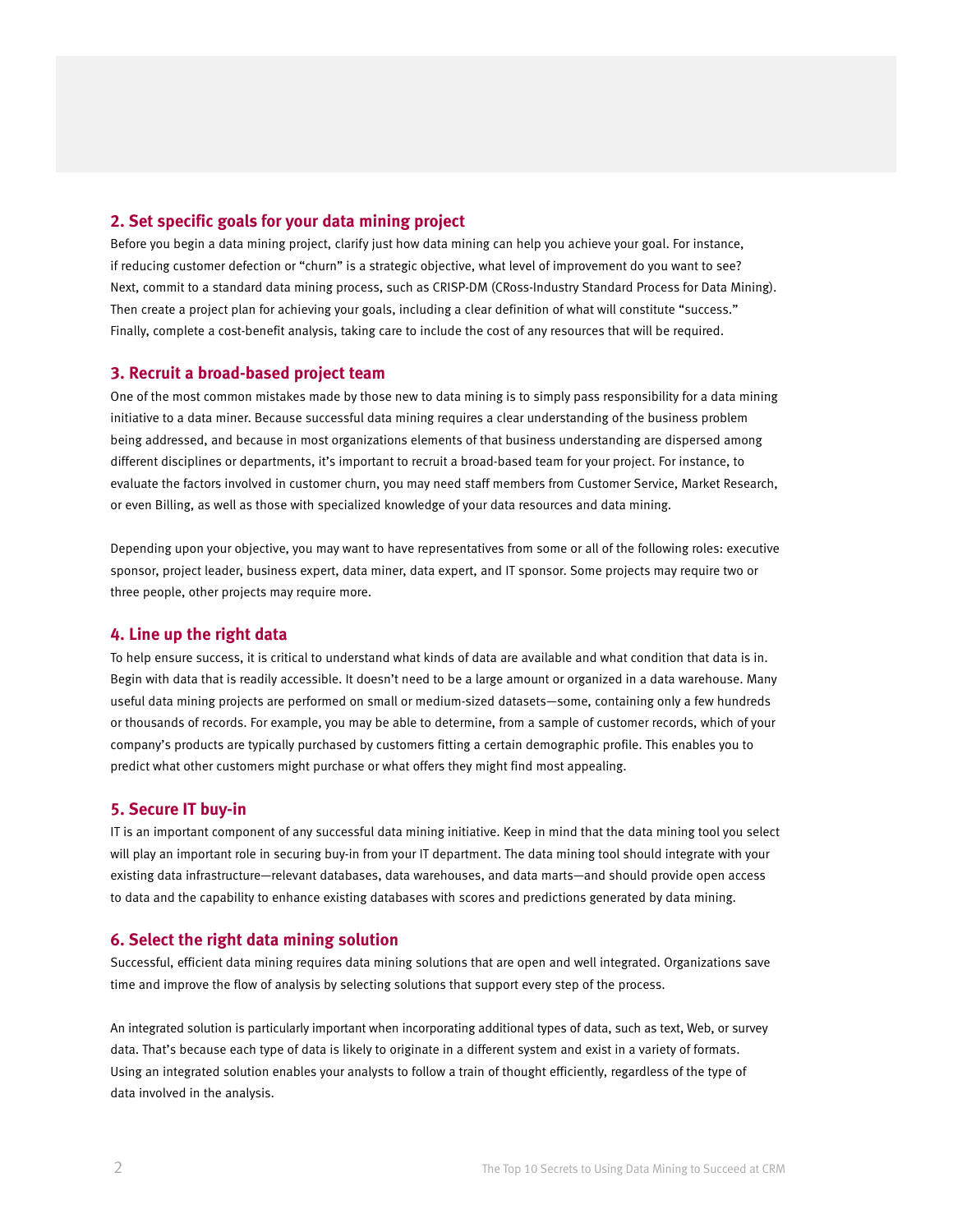Integration is also important during the "decision optimization" phase of predictive analytics. Decision optimization determines which actions will drive optimal outcomes, and then delivers those recommended actions to the systems or people that can effectively implement them.

To support decision optimization, you will want a solution that links to operational systems, such as your call center or marketing automation software. Such a solution supports more widespread and rapid—even real-time—delivery of predictive insight.

#### **7. Consider mining other types of data to increase the return on your data mining investment**

When you combine text, Web, or survey data with structured data used in building models, you enrich the information available for prediction. Even if you add only one type of additional data, you'll see an improvement in the results that you generate. Incorporating multiple types of data will provide even greater improvements.

To determine if your company might benefit from incorporating additional types of data, begin by asking the following questions: What kinds of business problems are we trying to solve? What kinds of data do we have that might address these problems? The answers to these questions will help you determine what kinds of data to include, and why. If you are trying to learn why long-time customers are leaving, for example, you may want to analyze text from call center notes combined with results of customer focus groups or customer satisfaction surveys.

#### **8. Expand the scope of data mining to achieve even greater results**

One way that you can increase the ROI generated by data mining is by expanding the number of projects you undertake. With the right data mining solution—one that helps automate routine tasks—you can do this without increasing staff.

Gain more from your investment in data mining either by addressing additional related business challenges or by applying data mining in different departments or geographic regions. If your company has already made progress on your top-priority challenges—increasing the conversion rate for cross-selling campaigns, for example—consider whether there are secondary challenges that you might now address—such as trimming the cost of customer acquisition programs.

#### **9. Consider all available deployment options**

When mining data, organizations that efficiently deploy results consistently achieve a higher ROI. In early implementations of data mining, deployment consisted of providing analysts with models and managers with reports. Models and reports had to be interpreted by managers or staff before strategic or tactical plans could be developed. Later, many companies used batch scoring—often conducted at off-peak hours—to more efficiently incorporate updated predictions in their databases. It even became possible to automate the scheduling of updates and to embed scoring engines within existing applications.

Today, using the latest data mining technologies, you can update even massive datasets containing billions of scores in just a few hours. You can also update models in real time and deploy results to customer-contact staff as they interact with customers. In addition, you can deploy models or scores in real time to systems that generate sales offers automatically or make product suggestions to Web site visitors, to name just two possibilities.